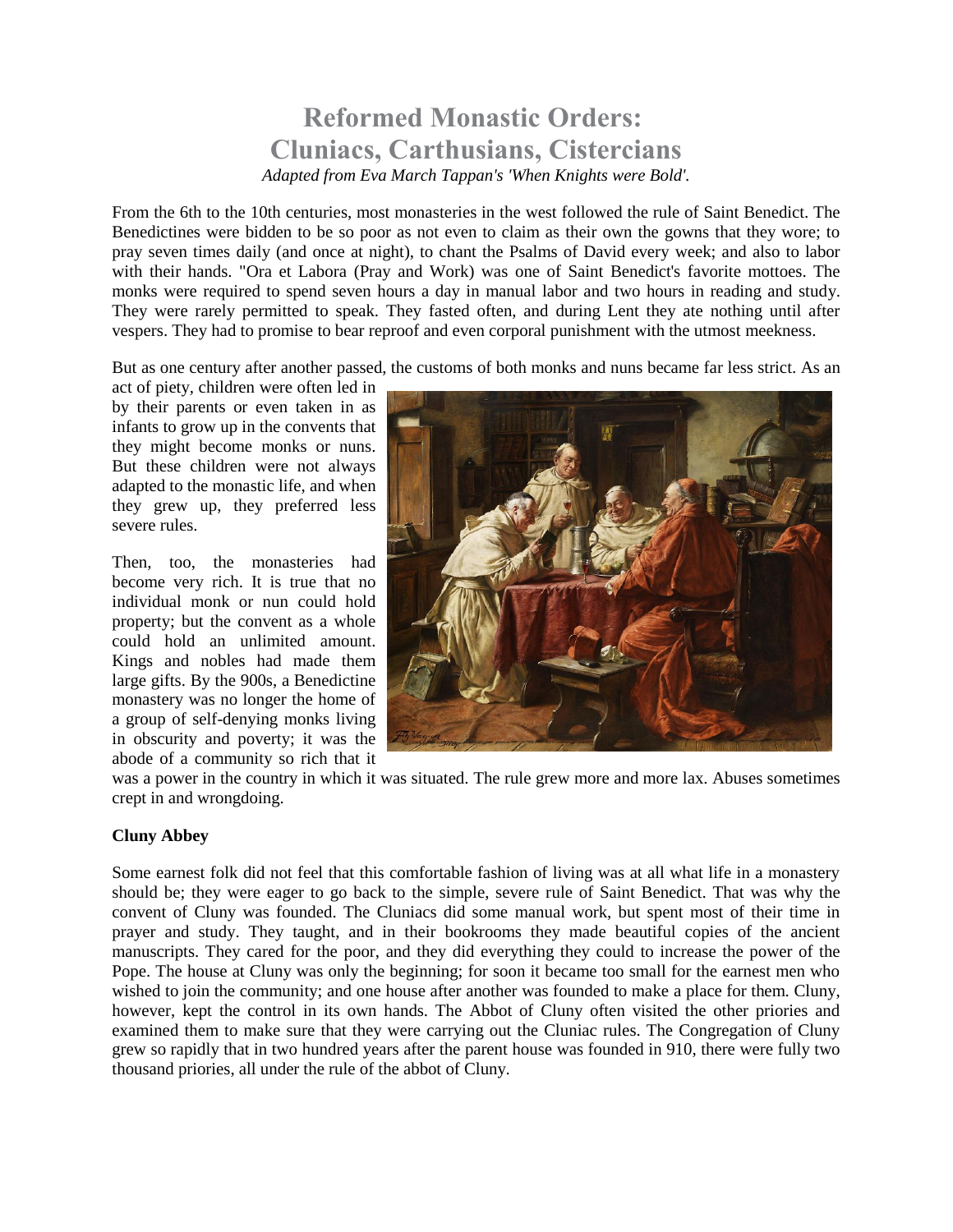## **The Carthusians**

In spite of the two thousand Cluniac convents, there were still many people who were not satisfied. They felt that even the rule of Cluny was not strict enough. Those who are in earnest in wishing to lead lives of devotion, they said, ought to be entirely free from all worldly matters and give themselves up wholly to poverty and self-denial. This belief was most strongly held in France, and during the last quarter of the eleventh century several other orders were founded to carry out the idea. The first of these was the order of Grammont, which was founded by a French nobleman named Stephen Harding. He certainly practiced self-denial, for he lived upon nothing but bread and water. Others followed his teachings, and in time the order was formed. Its rule was far more severe than that of Cluny. Stephen took special pains to free his monks, or "good men," as he preferred they should be called, from the temptations of wealth; for he decreed that, no matter how rich their convent might become, they should have nothing to do with the



management of the property. This was all to be in the hands of some lay brethren. Unfortunately, the lay brethren and the "good men" did not agree, and at length the order fell to pieces.

The Carthusian Order was founded a few years after the Order of Grammont by one Bruno, a canon of Cologne. This was the most strict of all the orders. Bruno chose for his abode a wild tract of land in southeastern France. There he and six others built a chapel and a group of rude huts. These finally became the Grande Chartreuse. He and his six companions entered upon a life of the utmost rigor. The men could hardly be called companions, for each had his own little cell, or rather, a tiny house, and in this

he spent his life, praying, meditating, and copying manuscripts. He was seldom permitted to speak, and indeed, he seldom had an opportunity. Once a day food was silently passed in at his window. Three times a week he took only bread and water. Twice a week vegetables were given him, which he might cook for himself. On Sundays and Thursdays he was allowed to eat cheese or eggs, and even fish if any had been given to the convent. Meat he was never permitted to taste. On Sundays and feast days he had the rare indulgence of dining with the other monks, but in silence of course. He wore constantly a shirt of the roughest haircloth and over it a white cassock. Over the cassock he wore a scapular, that is, a long piece of cloth, hanging down in front and behind and joined at the sides by a band. His hood was white.

Carthusian houses were established throughout Europe and each was known as a Chartreuse in honor of the first home of the order. In England, Chartreuse became Charter-house."

## **The Cistercians**

It was not many years after the founding of the Carthusian Order that another reformed order arose. The first monastery of the new order was built at Citeaux, so the order was called Cistercian. The Cistercians built their monasteries as far from cities as possible and the houses were very plain. There were no hours of study for the Cistercians. They learned how to say their prayers, and that was enough. Instead of studying or reading, they spent much time in manual labor. Their food was rude and scanty, and during the greater part of the year they ate only one meal a day. Their gowns and hoods were made of undyed wool, and therefore they were often called the "white monks." The Cistercians were successful farmers. In England they raised immense flocks of sheep, and in the thirteenth century they were the greatest wool merchants in the land. They had also large iron works; and their wealth increased until they became as rich and powerful as the Cluniacs.